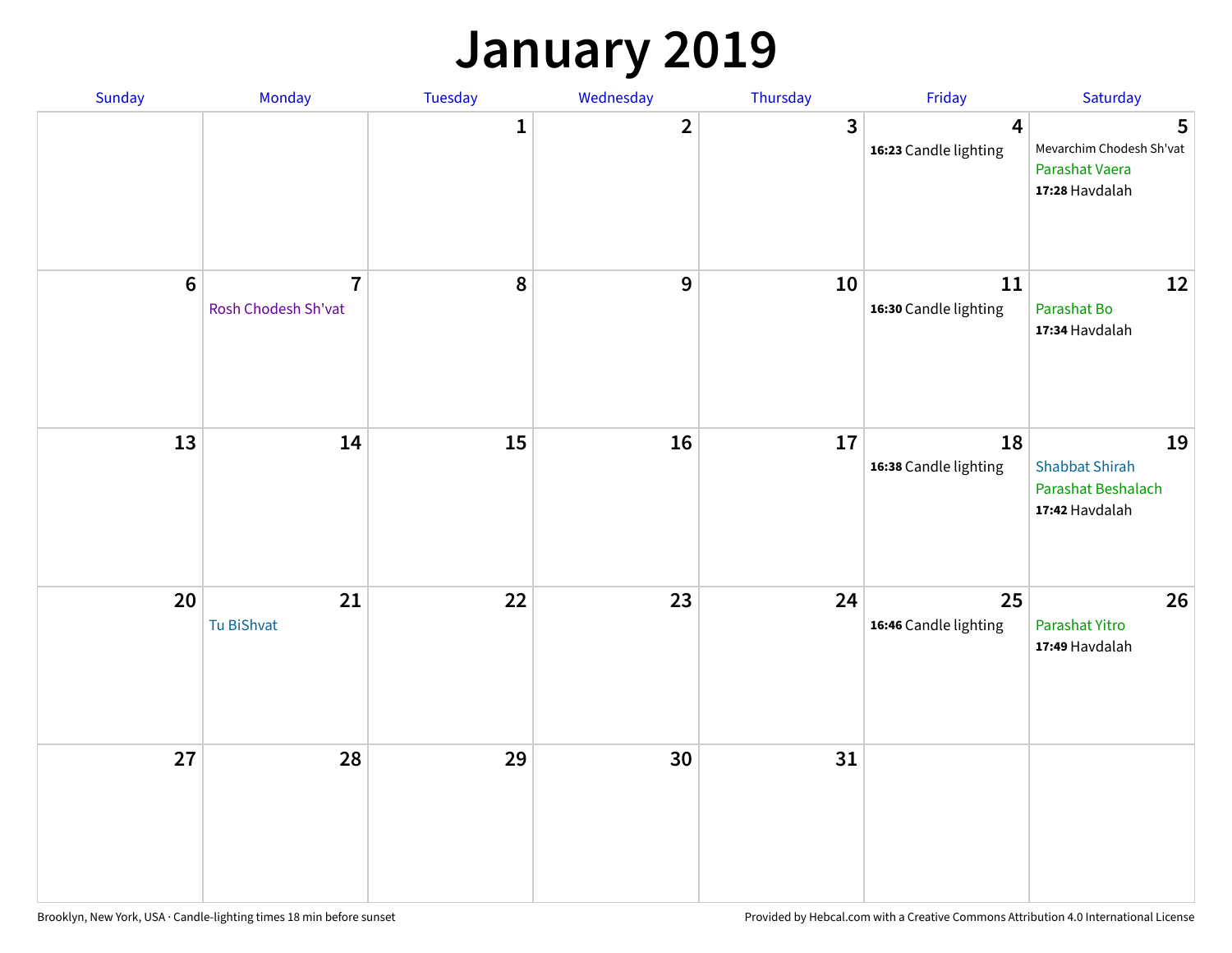# **February 2019**

| Sunday | Monday                  | Tuesday                  | Wednesday                             | Thursday       | Friday                                | Saturday                                                                           |
|--------|-------------------------|--------------------------|---------------------------------------|----------------|---------------------------------------|------------------------------------------------------------------------------------|
|        |                         |                          |                                       |                | $\mathbf{1}$<br>16:55 Candle lighting | $\overline{2}$<br>Mevarchim Chodesh Adar I<br>Parashat Mishpatim<br>17:57 Havdalah |
| 3      | $\overline{\mathbf{4}}$ | 5<br>Rosh Chodesh Adar I | $6\phantom{1}$<br>Rosh Chodesh Adar I | $\overline{7}$ | 8<br>17:03 Candle lighting            | 9<br>Parashat Terumah<br>18:05 Havdalah                                            |
| 10     | 11                      | 12                       | 13                                    | 14             | 15<br>17:12 Candle lighting           | 16<br>Parashat Tetzaveh<br>18:13 Havdalah                                          |
| 17     | 18                      | 19<br><b>Purim Katan</b> | 20                                    | 21             | 22<br>17:20 Candle lighting           | 23<br>Parashat Ki Tisa<br>18:21 Havdalah                                           |
| 24     | 25                      | 26                       | 27                                    | 28             |                                       |                                                                                    |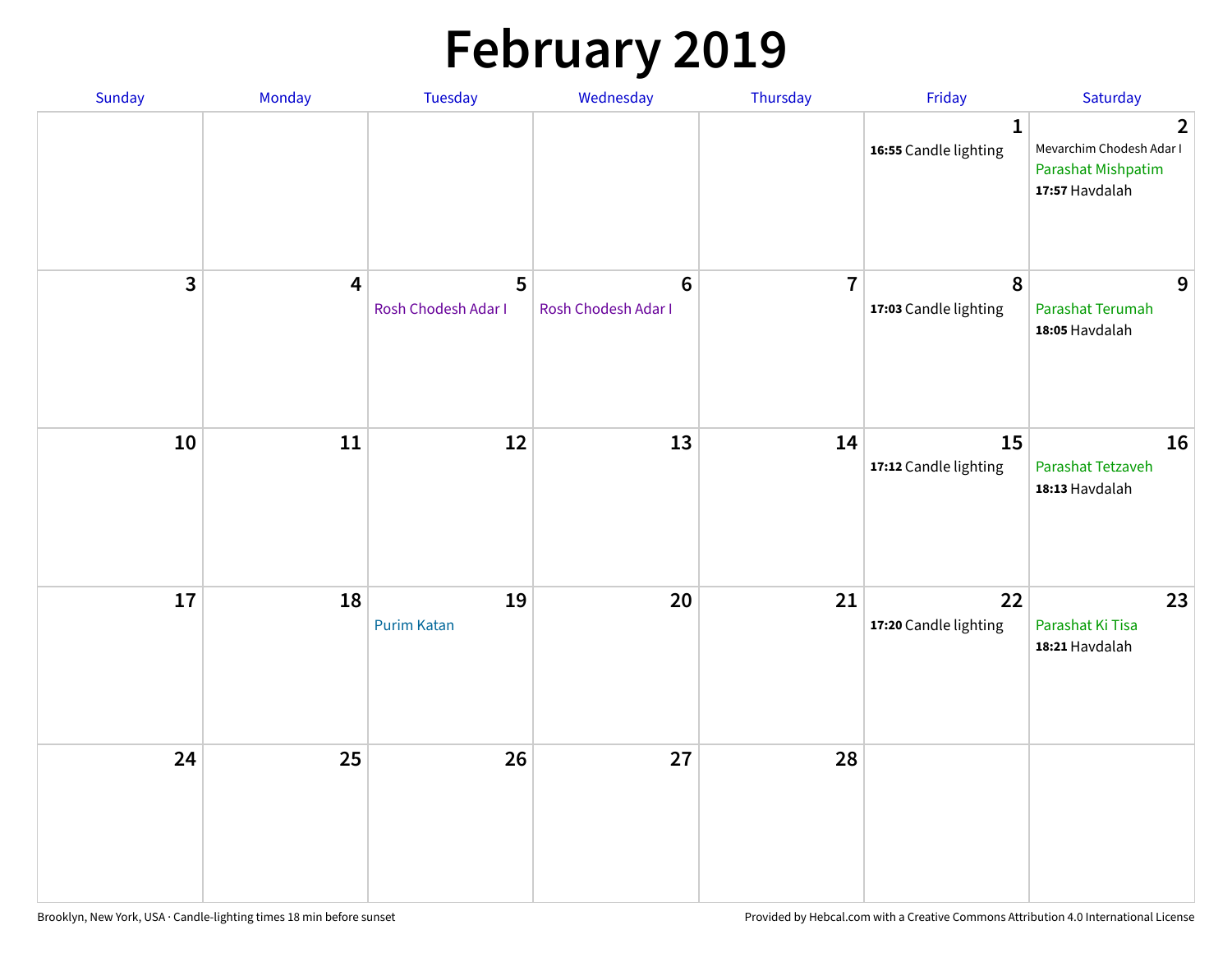### **March 2019**

| Sunday       | Monday | Tuesday | Wednesday                                                                                | Thursday                               | Friday                                              | Saturday                                                                                                      |
|--------------|--------|---------|------------------------------------------------------------------------------------------|----------------------------------------|-----------------------------------------------------|---------------------------------------------------------------------------------------------------------------|
|              |        |         |                                                                                          |                                        | $\mathbf{1}$<br>17:28 Candle lighting               | $\overline{2}$<br><b>Shabbat Shekalim</b><br>Mevarchim Chodesh Adar II<br>Parashat Vayakhel<br>18:29 Havdalah |
| $\mathbf{3}$ | 4      | 5       | $6\phantom{1}6$                                                                          | $\overline{7}$<br>Rosh Chodesh Adar II | 8<br>Rosh Chodesh Adar II<br>17:36 Candle lighting  | 9<br>Parashat Pekudei<br>18:36 Havdalah                                                                       |
| 10           | 11     | 12      | 13                                                                                       | 14                                     | 15<br>18:44 Candle lighting                         | 16<br><b>Shabbat Zachor</b><br>Parashat Vayikra<br>19:44 Havdalah                                             |
| 17           | 18     | 19      | 20<br>05:38 Fast begins<br><b>Ta'anit Esther</b><br>19:41 Fast ends<br><b>Erev Purim</b> | 21<br>Purim                            | 22<br><b>Shushan Purim</b><br>18:51 Candle lighting | 23<br><b>Parashat Tzav</b><br>19:51 Havdalah                                                                  |
| 24           | 25     | 26      | 27                                                                                       | 28                                     | 29<br>18:59 Candle lighting                         | 30<br><b>Shabbat Parah</b><br>Mevarchim Chodesh Nisan<br>Parashat Shmini<br>19:59 Havdalah                    |
| 31           |        |         |                                                                                          |                                        |                                                     |                                                                                                               |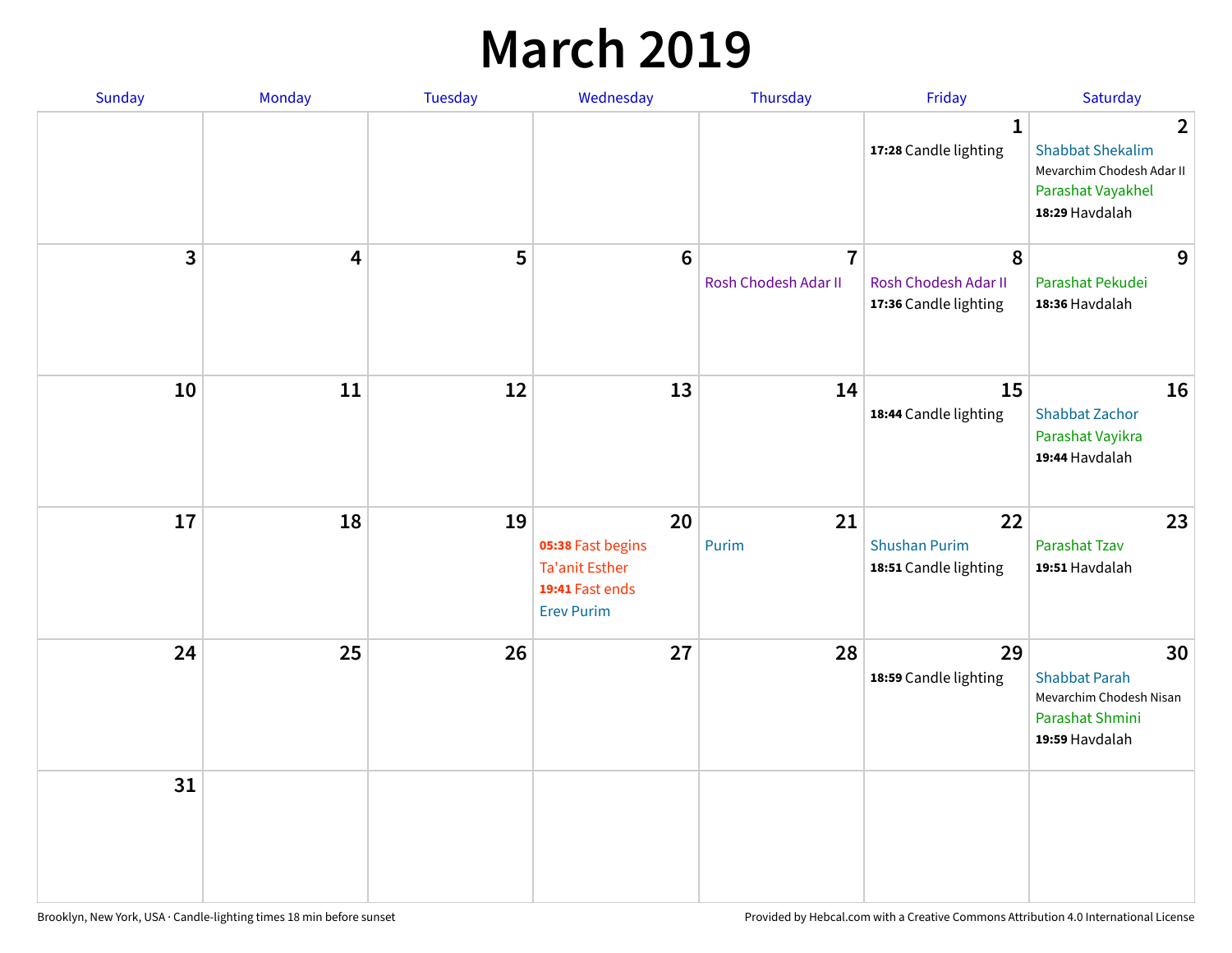## **April 2019**

| Sunday                                   | Monday                  | Tuesday                | Wednesday             | Thursday                                        | Friday                                                                                            | Saturday                                                                                 |
|------------------------------------------|-------------------------|------------------------|-----------------------|-------------------------------------------------|---------------------------------------------------------------------------------------------------|------------------------------------------------------------------------------------------|
|                                          | $\mathbf{1}$            | $\overline{2}$         | 3                     | $\overline{4}$                                  | 5<br>19:06 Candle lighting                                                                        | 6<br>Shabbat HaChodesh<br><b>Rosh Chodesh Nisan</b><br>Parashat Tazria<br>20:07 Havdalah |
| $\overline{7}$                           | 8                       | $\boldsymbol{9}$       | 10                    | 11                                              | 12<br>19:13 Candle lighting                                                                       | 13<br><b>Shabbat HaGadol</b><br>Parashat Metzora<br>20:15 Havdalah                       |
| 14                                       | 15<br>Yom HaAliyah      | 16                     | 17                    | 18                                              | 19<br>04:44 Fast begins<br><b>Ta'anit Bechorot</b><br><b>Erev Pesach</b><br>19:21 Candle lighting | 20<br>Pesach I<br>20:23 Candle lighting                                                  |
| 21<br><b>Pesach II</b><br>20:24 Havdalah | 22<br>Pesach III (CH"M) | 23<br>Pesach IV (CH"M) | 24<br>Pesach V (CH"M) | 25<br>Pesach VI (CH"M)<br>19:27 Candle lighting | 26<br><b>Pesach VII</b><br>19:28 Candle lighting                                                  | 27<br><b>Pesach VIII</b><br>20:31 Havdalah                                               |
| 28                                       | 29                      | 30                     |                       |                                                 |                                                                                                   |                                                                                          |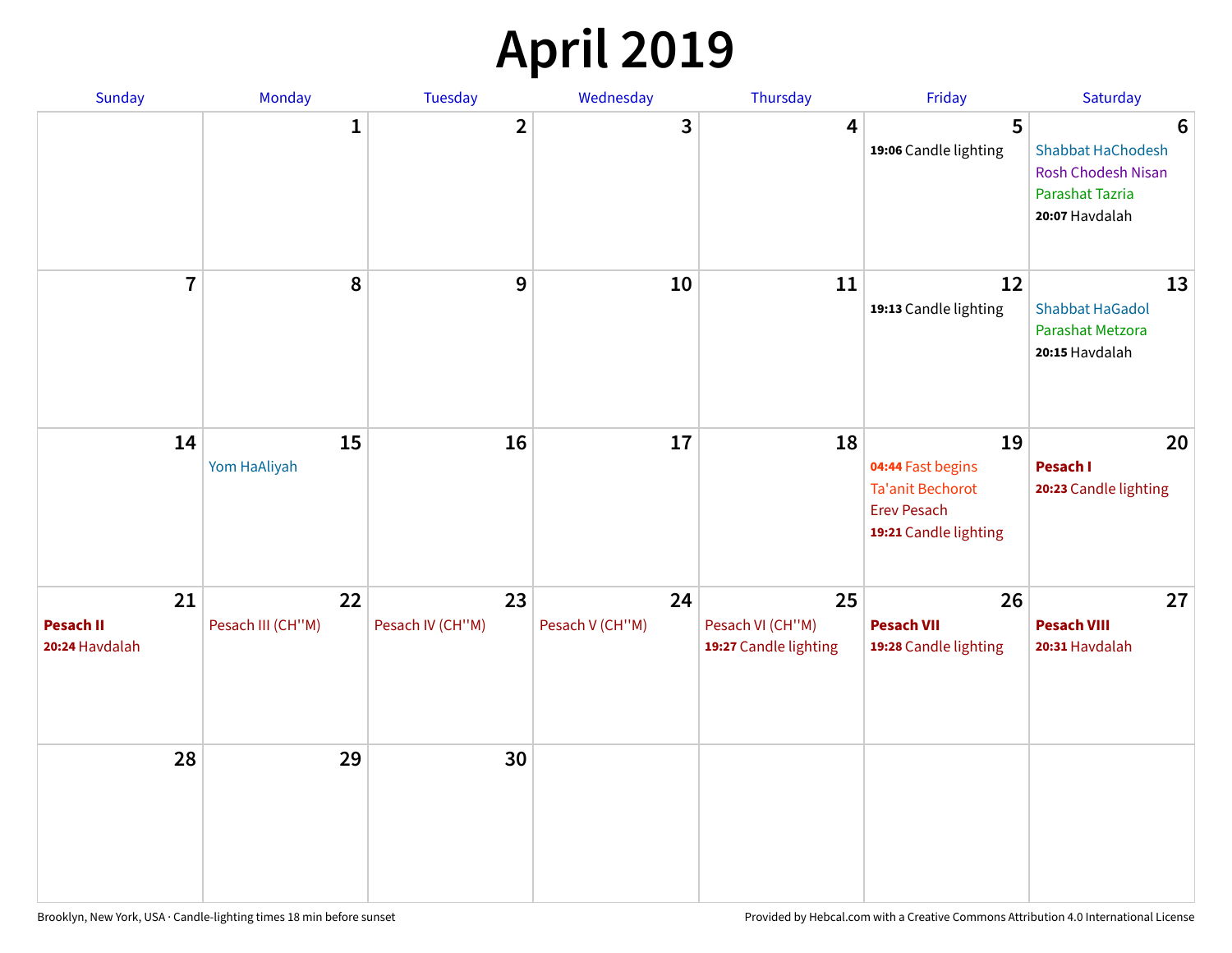### **May 2019**

| Sunday                  | Monday                      | Tuesday        | Wednesday                  | Thursday                      | Friday                                           | Saturday                                                              |
|-------------------------|-----------------------------|----------------|----------------------------|-------------------------------|--------------------------------------------------|-----------------------------------------------------------------------|
|                         |                             |                | 1                          | $\overline{2}$<br>Yom HaShoah | $\overline{\mathbf{3}}$<br>19:35 Candle lighting | 4<br>Mevarchim Chodesh Iyyar<br>Parashat Achrei Mot<br>20:40 Havdalah |
| 5<br>Rosh Chodesh Iyyar | $6\,$<br>Rosh Chodesh Iyyar | $\overline{7}$ | $\pmb{8}$<br>Yom HaZikaron | 9<br>Yom HaAtzma'ut           | 10<br>19:42 Candle lighting                      | 11<br>Parashat Kedoshim<br>20:48 Havdalah                             |
| 12                      | 13                          | 14             | 15                         | 16                            | 17<br>19:49 Candle lighting                      | 18<br>Parashat Emor<br>20:56 Havdalah                                 |
| 19<br>Pesach Sheni      | 20                          | 21             | 22                         | 23<br>Lag BaOmer              | 24<br>19:56 Candle lighting                      | 25<br>Parashat Behar<br>21:03 Havdalah                                |
| 26                      | 27                          | 28             | 29                         | 30                            | 31<br>20:01 Candle lighting                      |                                                                       |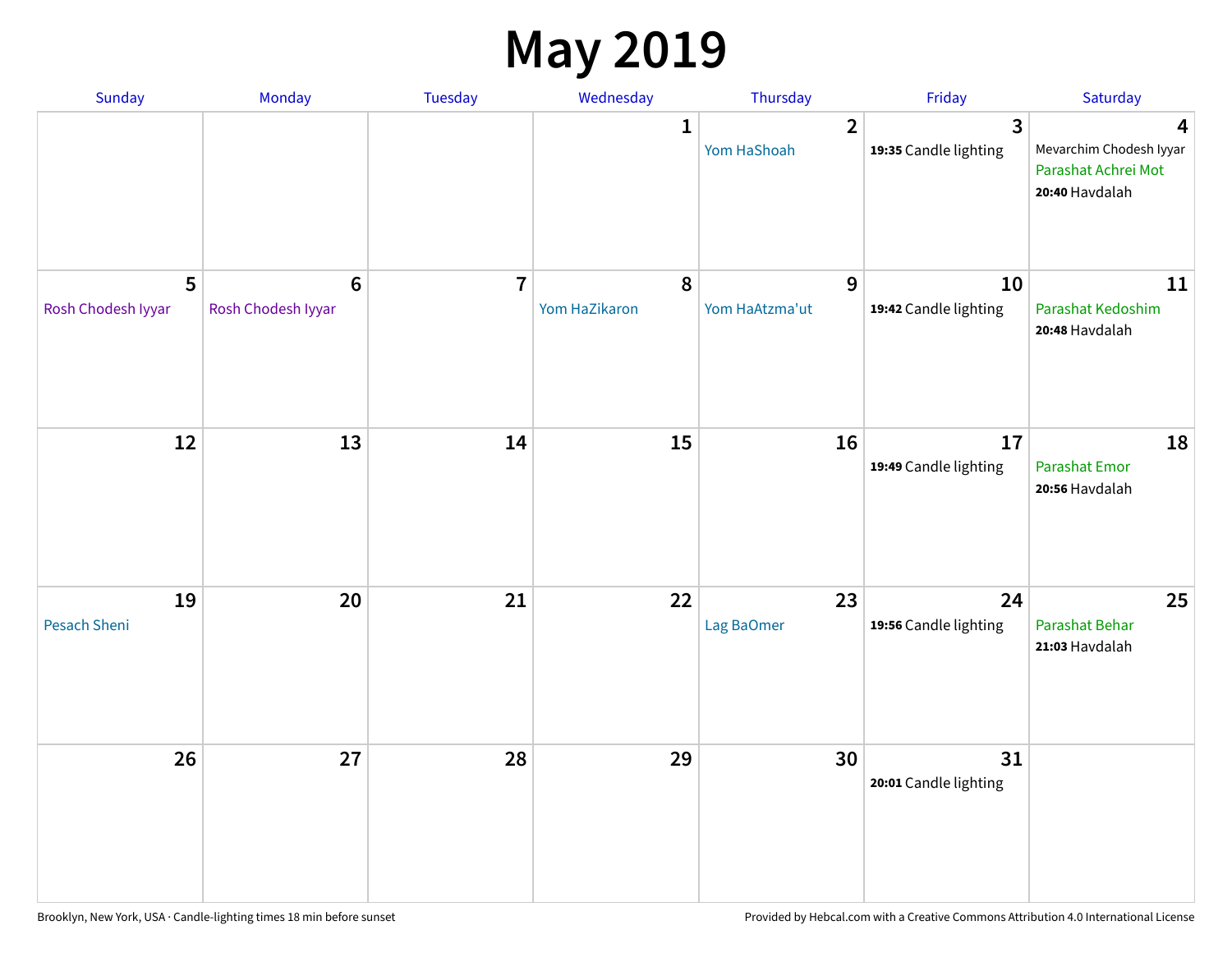#### **June 2019**

| Sunday                                         | Monday                                    | Tuesday                 | Wednesday | Thursday        | Friday                                  | Saturday                                                               |
|------------------------------------------------|-------------------------------------------|-------------------------|-----------|-----------------|-----------------------------------------|------------------------------------------------------------------------|
|                                                |                                           |                         |           |                 |                                         | 1<br>Mevarchim Chodesh Sivan<br>Parashat Bechukotai<br>21:10 Havdalah  |
| $\overline{2}$<br>Yom Yerushalayim             | $\mathbf{3}$                              | 4<br>Rosh Chodesh Sivan | 5         | $6\phantom{1}6$ | $\overline{7}$<br>20:06 Candle lighting | 8<br><b>Erev Shavuot</b><br>Parashat Bamidbar<br>21:15 Candle lighting |
| 9<br><b>Shavuot I</b><br>21:16 Candle lighting | 10<br><b>Shavuot II</b><br>21:16 Havdalah | 11                      | 12        | 13              | 14<br>20:10 Candle lighting             | 15<br><b>Parashat Nasso</b><br>21:19 Havdalah                          |
| 16                                             | 17                                        | 18                      | 19        | 20              | 21<br>20:12 Candle lighting             | 22<br>Parashat Beha'alotcha<br>21:21 Havdalah                          |
| 23                                             | 24                                        | 25                      | 26        | 27              | 28<br>20:12 Candle lighting             | 29<br>Mevarchim Chodesh Tamuz<br>Parashat Sh'lach<br>21:21 Havdalah    |
| 30                                             |                                           |                         |           |                 |                                         |                                                                        |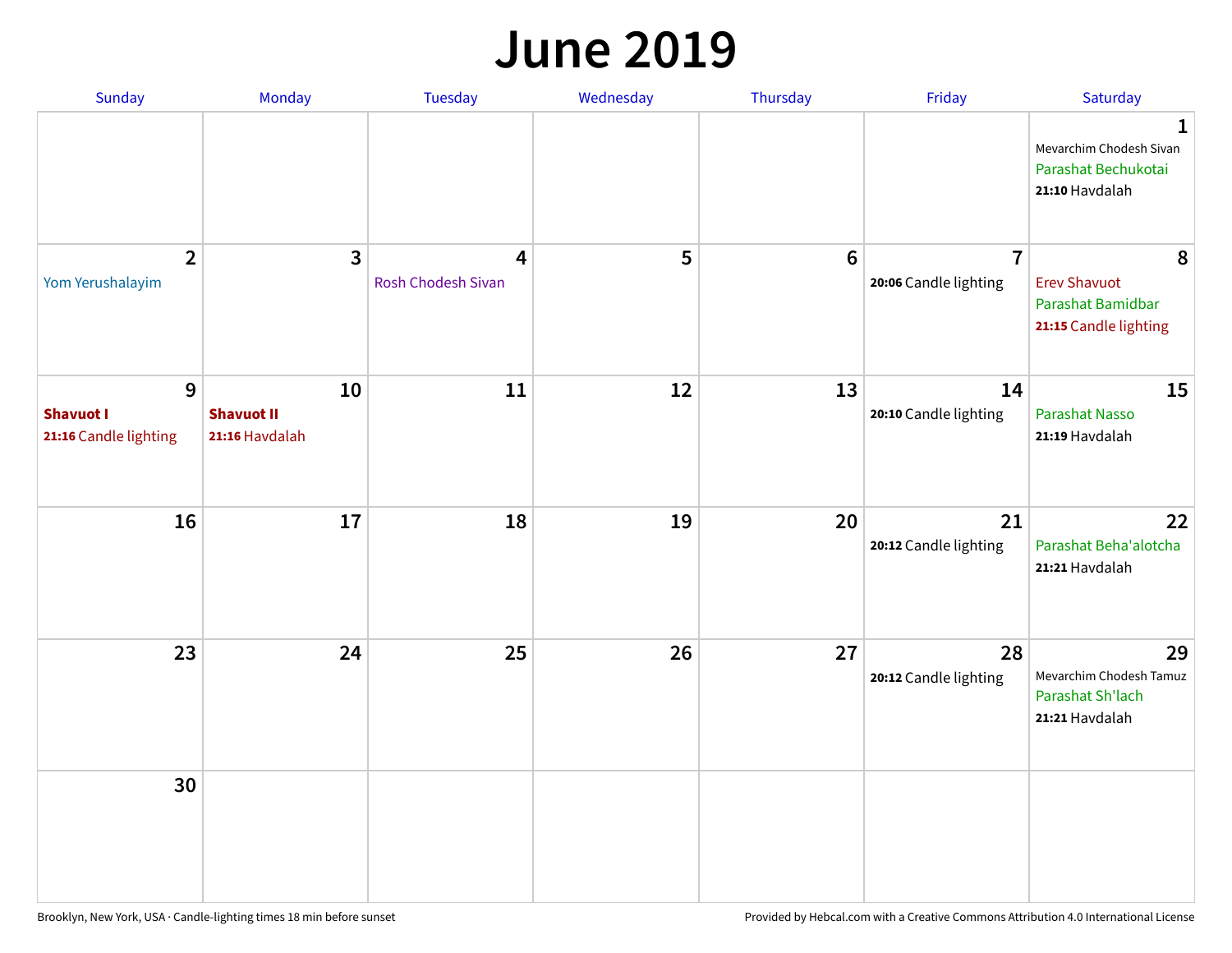## **July 2019**

| Sunday                                                           | Monday       | Tuesday        | Wednesday                                   | Thursday                | Friday                      | Saturday                                                                |
|------------------------------------------------------------------|--------------|----------------|---------------------------------------------|-------------------------|-----------------------------|-------------------------------------------------------------------------|
|                                                                  | $\mathbf{1}$ | $\overline{2}$ | $\overline{3}$<br><b>Rosh Chodesh Tamuz</b> | 4<br>Rosh Chodesh Tamuz | 5<br>20:11 Candle lighting  | $6\phantom{1}6$<br>Parashat Korach<br>21:19 Havdalah                    |
| $\overline{7}$                                                   | 8            | $\overline{9}$ | 10                                          | 11                      | 12<br>20:09 Candle lighting | 13<br>Parashat Chukat<br>21:16 Havdalah                                 |
| 14                                                               | 15           | 16             | 17                                          | 18                      | 19<br>20:05 Candle lighting | 20<br><b>Parashat Balak</b><br>21:10 Havdalah                           |
| 21<br>04:01 Fast begins<br><b>Tzom Tammuz</b><br>21:00 Fast ends | 22           | 23             | 24                                          | 25                      | 26<br>19:59 Candle lighting | 27<br>Mevarchim Chodesh Av<br><b>Parashat Pinchas</b><br>21:03 Havdalah |
| 28                                                               | 29           | 30             | 31                                          |                         |                             |                                                                         |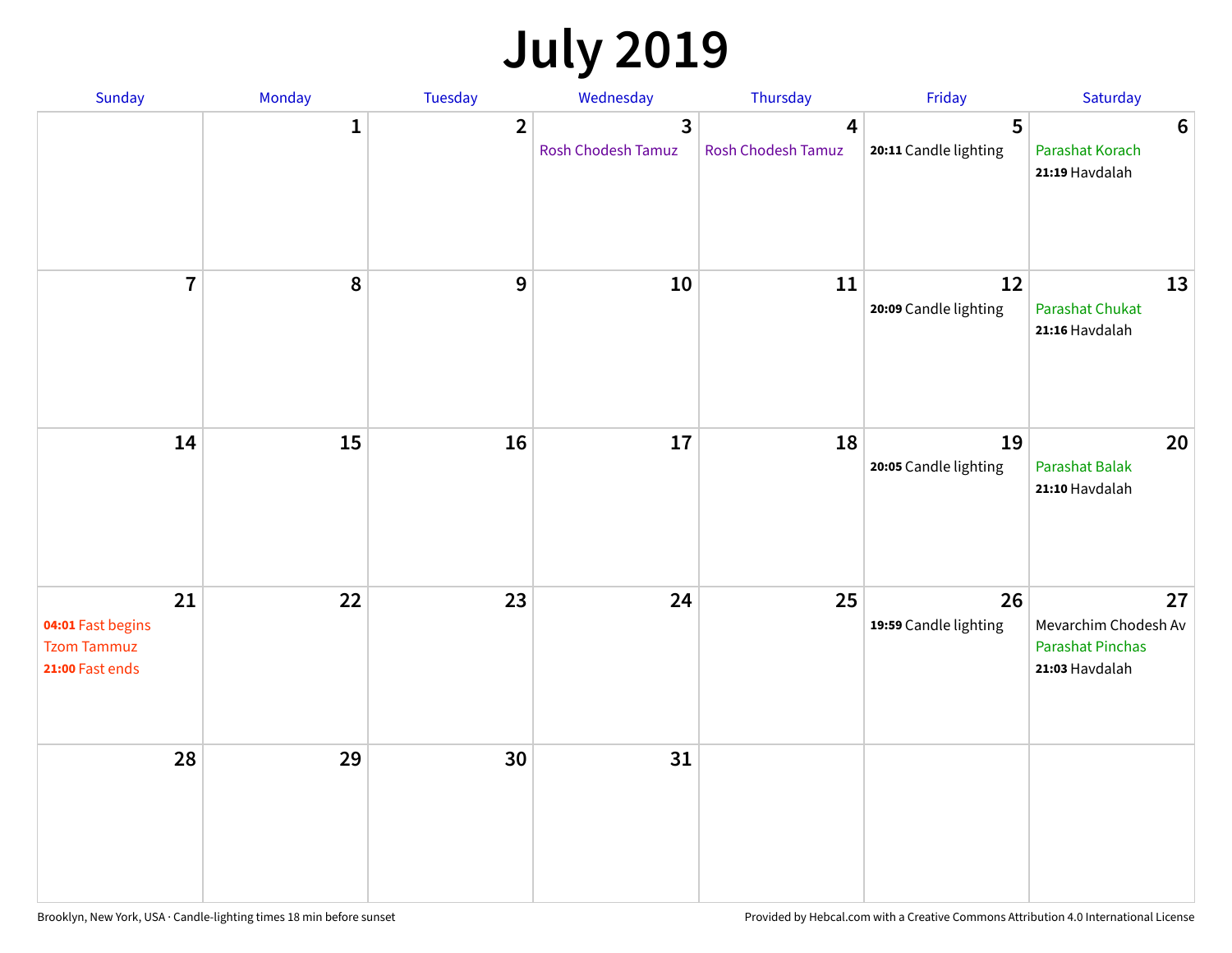# **August 2019**

| Sunday                                          | Monday | Tuesday         | Wednesday      | Thursday     | Friday                                                     | Saturday                                                                                                          |
|-------------------------------------------------|--------|-----------------|----------------|--------------|------------------------------------------------------------|-------------------------------------------------------------------------------------------------------------------|
|                                                 |        |                 |                | $\mathbf{1}$ | $\overline{2}$<br>Rosh Chodesh Av<br>19:52 Candle lighting | $\overline{3}$<br>Parashat Matot-Masei<br>20:55 Havdalah                                                          |
| $\overline{\mathbf{4}}$                         | 5      | $6\phantom{1}6$ | $\overline{7}$ | 8            | $\overline{9}$<br>19:43 Candle lighting                    | 10<br><b>Shabbat Chazon</b><br>20:01 Fast begins<br>Erev Tish'a B'Av<br><b>Parashat Devarim</b><br>20:45 Havdalah |
| 11<br>Tish'a B'Av (observed)<br>20:35 Fast ends | 12     | 13              | 14             | 15           | 16<br>Tu B'Av<br>19:34 Candle lighting                     | 17<br><b>Shabbat Nachamu</b><br>Parashat Vaetchanan<br>20:35 Havdalah                                             |
| 18                                              | 19     | 20              | 21             | 22           | 23<br>19:24 Candle lighting                                | 24<br>Mevarchim Chodesh Elul<br><b>Parashat Eikev</b><br>20:24 Havdalah                                           |
| 25                                              | 26     | 27              | 28             | 29           | 30<br>19:13 Candle lighting                                | 31<br>Rosh Chodesh Elul<br>Parashat Re'eh<br>20:12 Havdalah                                                       |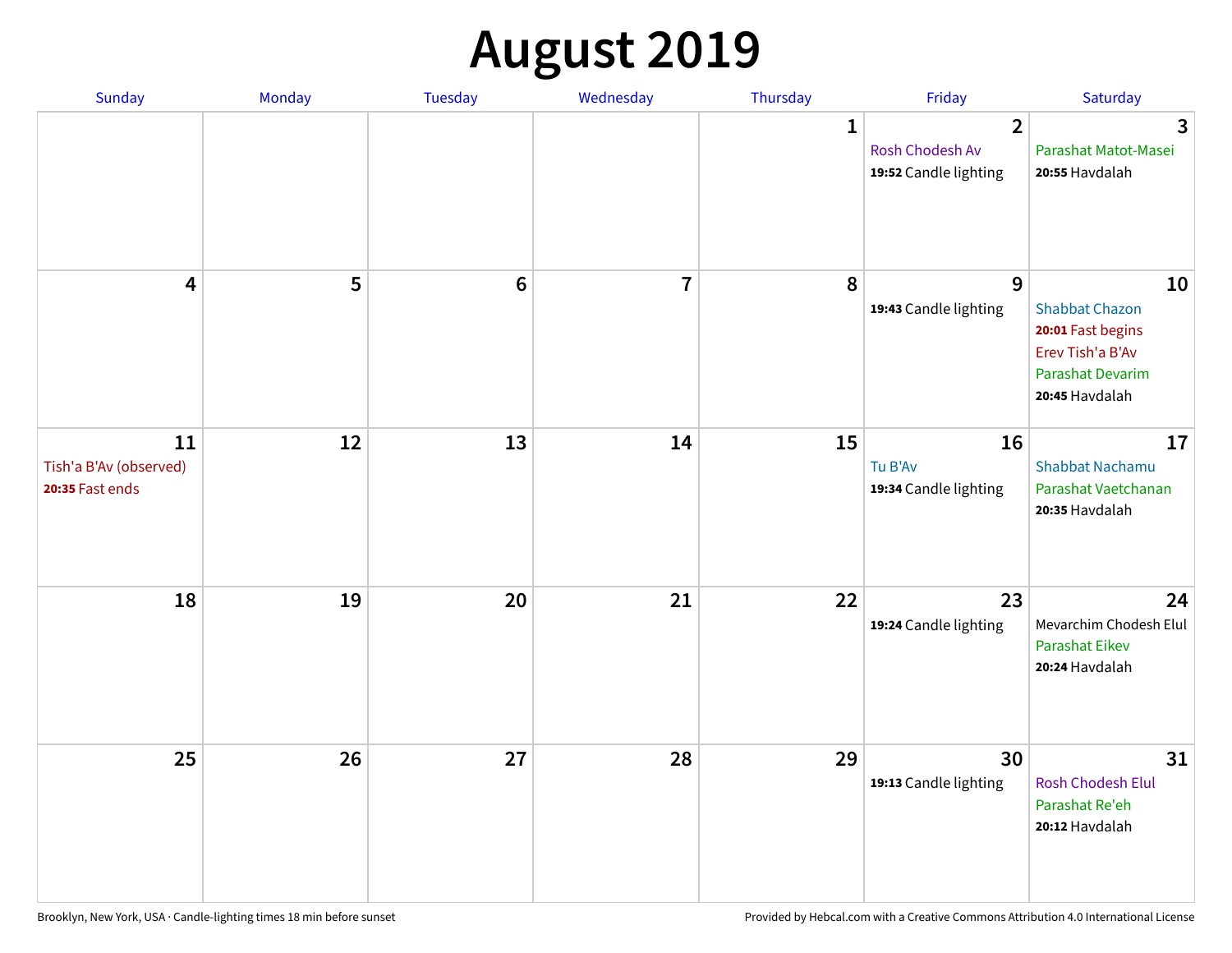## **September 2019**

| Sunday                                           | Monday                                           | Tuesday | Wednesday | Thursday | Friday                                  | Saturday                                                    |
|--------------------------------------------------|--------------------------------------------------|---------|-----------|----------|-----------------------------------------|-------------------------------------------------------------|
| 1<br>Rosh Hashana LaBehemot<br>Rosh Chodesh Elul | $\overline{2}$                                   | 3       | 4         | 5        | $6\phantom{1}$<br>19:02 Candle lighting | $\overline{7}$<br><b>Parashat Shoftim</b><br>20:00 Havdalah |
| 8                                                | 9                                                | 10      | 11        | 12       | 13<br>18:50 Candle lighting             | 14<br>Parashat Ki Teitzei<br>19:48 Havdalah                 |
| 15                                               | 16                                               | 17      | 18        | 19       | 20<br>18:38 Candle lighting             | 21<br>Leil Selichot<br>Parashat Ki Tavo<br>19:36 Havdalah   |
| 22                                               | 23                                               | 24      | 25        | 26       | 27<br>18:26 Candle lighting             | 28<br>Parashat Nitzavim<br>19:24 Havdalah                   |
| 29<br>Erev Rosh Hashana<br>18:23 Candle lighting | 30<br>Rosh Hashana 5780<br>19:20 Candle lighting |         |           |          |                                         |                                                             |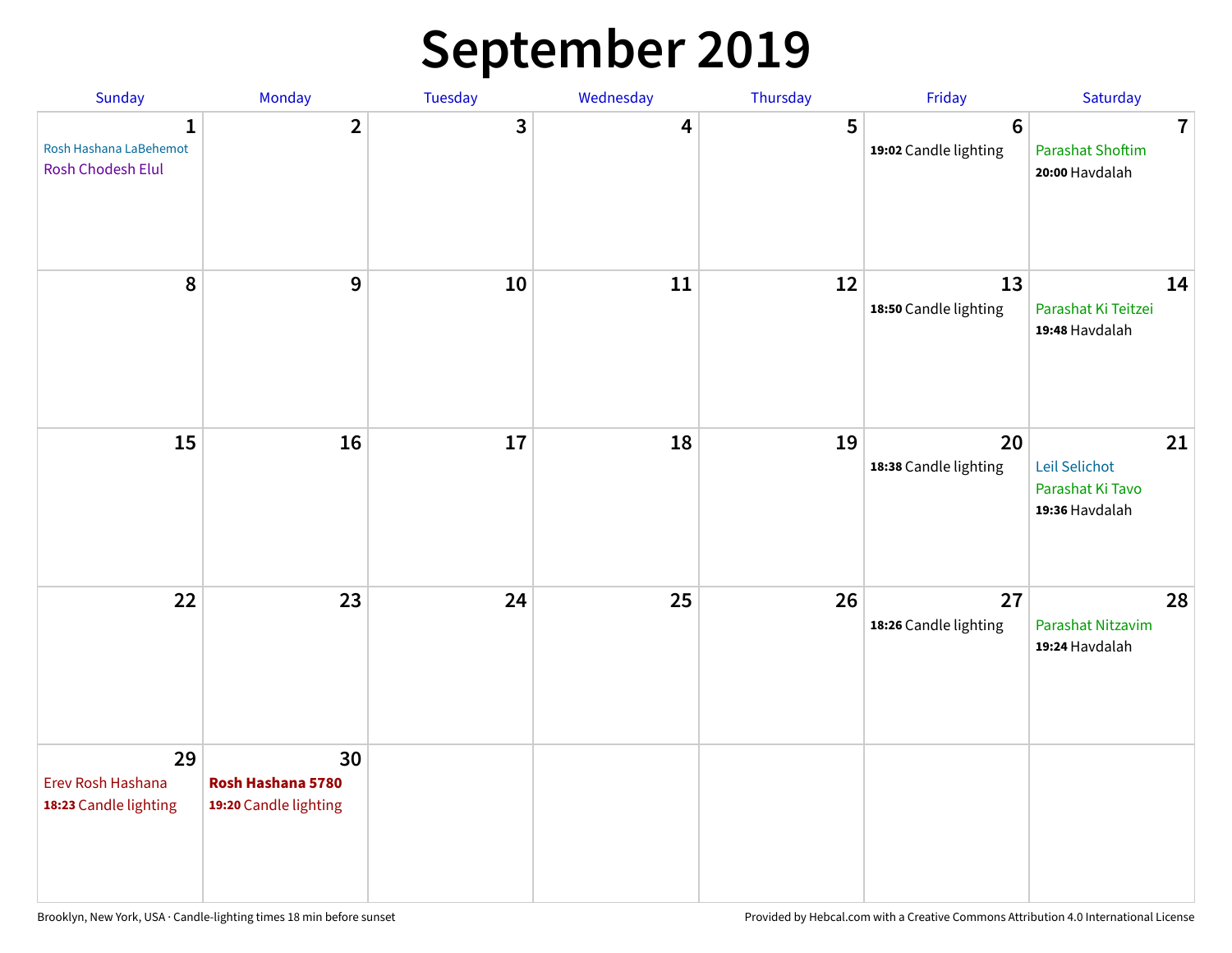## **October 2019**

| Sunday                                                   | <b>Monday</b>                                        | <b>Tuesday</b>                                           | Wednesday                                                                      | Thursday               | Friday                                           | Saturday                                                                       |
|----------------------------------------------------------|------------------------------------------------------|----------------------------------------------------------|--------------------------------------------------------------------------------|------------------------|--------------------------------------------------|--------------------------------------------------------------------------------|
|                                                          |                                                      | $\mathbf{1}$<br><b>Rosh Hashana II</b><br>19:19 Havdalah | $\overline{2}$<br>05:32 Fast begins<br><b>Tzom Gedaliah</b><br>19:10 Fast ends | 3                      | $\overline{\mathbf{4}}$<br>18:15 Candle lighting | 5<br><b>Shabbat Shuva</b><br>Parashat Vayeilech<br>19:12 Havdalah              |
| $6\phantom{1}$                                           | $\overline{7}$                                       | 8<br><b>Erev Yom Kippur</b><br>18:08 Candle lighting     | 9<br><b>Yom Kippur</b><br>19:06 Havdalah                                       | 10                     | 11<br>18:04 Candle lighting                      | 12<br>Parashat Ha'Azinu<br>19:01 Havdalah                                      |
| 13<br><b>Erev Sukkot</b><br>18:00 Candle lighting        | 14<br>Sukkot I<br>18:58 Candle lighting              | 15<br><b>Sukkot II</b><br>18:57 Havdalah                 | 16<br>Sukkot III (CH"M)                                                        | 17<br>Sukkot IV (CH"M) | 18<br>Sukkot V (CH"M)<br>17:53 Candle lighting   | 19<br>Sukkot VI (CH"M)<br>18:51 Havdalah                                       |
| 20<br>Sukkot VII (Hoshana Raba)<br>17:50 Candle lighting | 21<br><b>Shmini Atzeret</b><br>18:48 Candle lighting | 22<br><b>Simchat Torah</b><br>18:47 Havdalah             | 23                                                                             | 24                     | 25<br>17:43 Candle lighting                      | 26<br>Mevarchim Chodesh Cheshvan<br><b>Parashat Bereshit</b><br>18:42 Havdalah |
| 27                                                       | 28                                                   | 29<br>Rosh Chodesh Cheshvan                              | 30<br>Rosh Chodesh Cheshvan                                                    | 31                     |                                                  |                                                                                |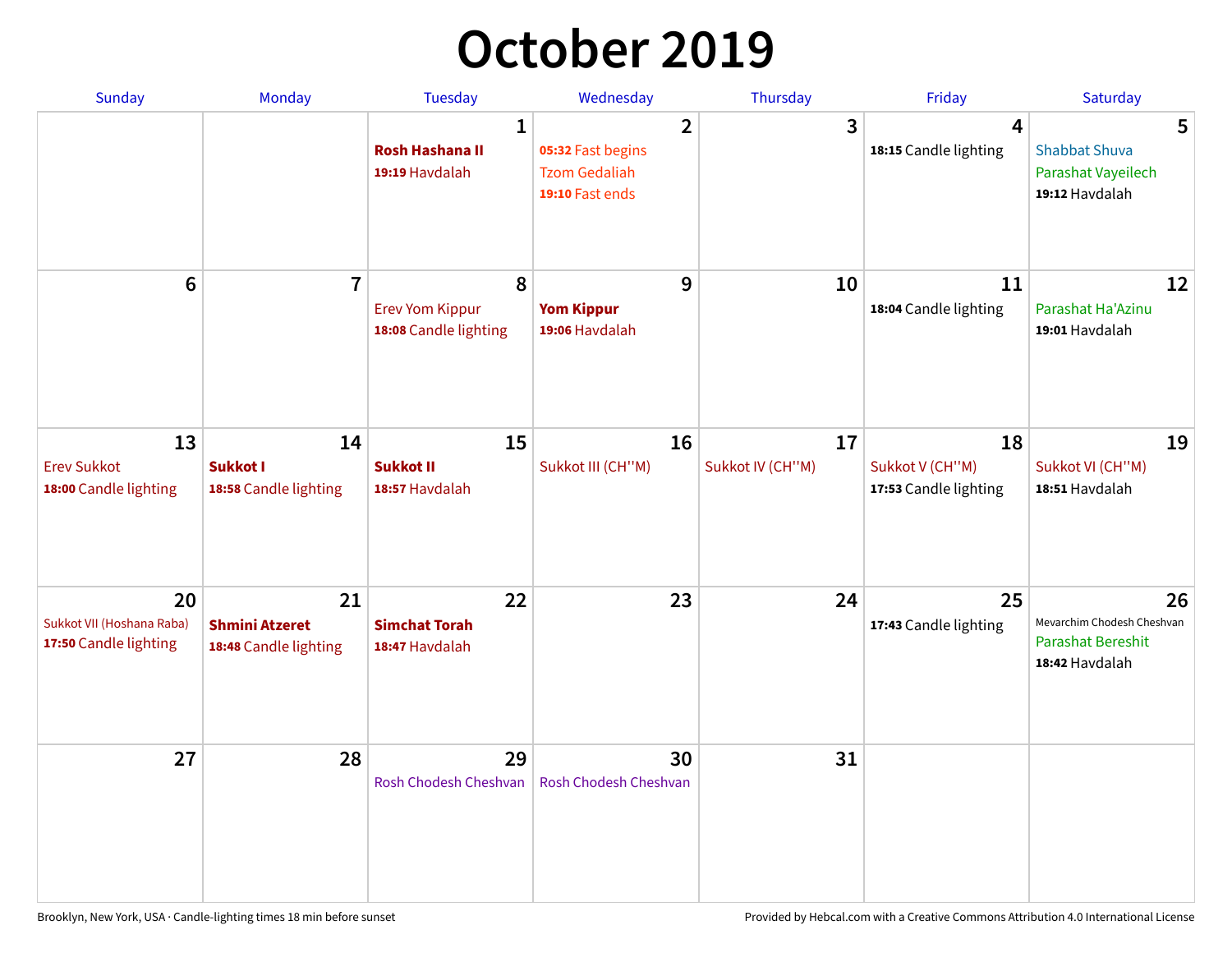#### **November 2019**

| Sunday | Monday                  | <b>Tuesday</b>                      | Wednesday      | Thursday                  | Friday                                                    | Saturday                                                                 |
|--------|-------------------------|-------------------------------------|----------------|---------------------------|-----------------------------------------------------------|--------------------------------------------------------------------------|
|        |                         |                                     |                |                           | $\mathbf{1}$<br>17:34 Candle lighting                     | $\overline{2}$<br><b>Parashat Noach</b><br>18:33 Havdalah                |
| 3      | $\overline{\mathbf{4}}$ | 5<br>Yom HaAliyah School Observance | $6\phantom{1}$ | $\overline{7}$            | 8<br>16:26 Candle lighting                                | 9<br>Parashat Lech-Lecha<br>17:26 Havdalah                               |
| 10     | 11                      | 12                                  | 13             | 14                        | 15<br>16:20 Candle lighting                               | 16<br>Parashat Vayera<br>17:21 Havdalah                                  |
| 17     | 18                      | 19                                  | 20             | 21                        | 22<br>16:15 Candle lighting                               | 23<br>Mevarchim Chodesh Kislev<br>Parashat Chayei Sara<br>17:17 Havdalah |
| 24     | 25                      | 26                                  | 27<br>Sigd     | 28<br>Rosh Chodesh Kislev | 29<br><b>Rosh Chodesh Kislev</b><br>16:11 Candle lighting | 30<br><b>Parashat Toldot</b><br>17:14 Havdalah                           |